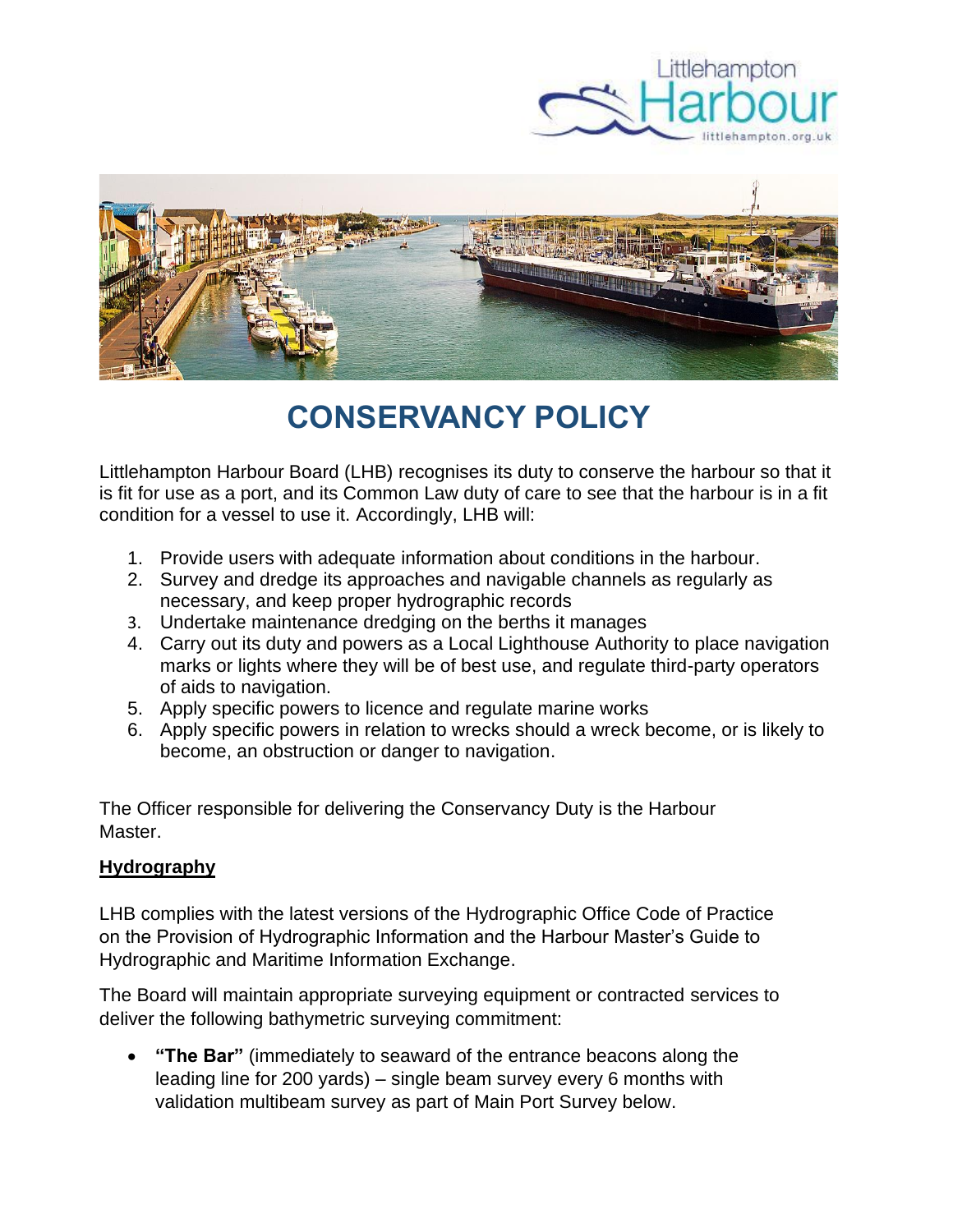

- **"The Entrance"** (from the entrance beacons to the tip of the East Pier) single beam survey every 12 months with validation multibeam survey as part of Main Port Survey below.
- "**Main Port"** (from tip of East Pier to the A259 road bridge) every 4 years or by opportunity (during downtime of visiting survey vessel).
- **"Up-River"** (from A259 road bridge to Arundel) every 4 years or by opportunity.

The Hydrographic Office receives all hydrographic information and Local Notices to Mariners produced by the Harbour. Admiralty Charts of Littlehampton Harbour are kept up to date, BA 1991 and BA 1652.

## **Consents for Marine Works or Dredging**

Marine Licences for works or dredging, if required, will be obtained from the Marine Management Organisation. bThe authority has not yet undertaken maintenance dredging that required a Marine Licence from the Marine Management Organisation. Dredge licenses obtained my others (e.g. mooring operators) are referenced in the Harbour's [Dredge Baseline Document.](https://www.littlehampton.org.uk/wp-content/uploads/2016/10/Littlehampton-Maintenance-Dredge-Protocol-and-Water-Framework-Directive-Compliance-Baseline-Document-FINAL.pdf)

The Board undertakes maintenance dredging for navigation on the Shoal Bank obstruction at the harbour entrance as required and also undertakes maintenance dredging using its Statutory Harbour Authority exemption from licensing on its own berths.

Consent for maintenance dredging and other marine works must have the LHB's consent which can be applied for via the [Local Consents Application Form.](https://www.littlehampton.org.uk/environment/marine-licensing/)

## **Mooring Areas**

As above, LHB has powers to grant or reasonably withhold consent for marine works within the river (e.g. installation of moorings, dredging etc) after considering the effects on harbour safety of proposed changes in use or harbour works. Installation of moorings within the harbour remains subject to formal LHB consent [for marine works and other third party licenses/permissions.](http://www.littlehampton.org.uk/environment/marine-licensing)

Enclosed at annex are the areas are where the LHB is minded to accept proposals for new moorings as they fall outside the fairway as required by large commercial vessels under pilotage. These are reviewed annually.

#### **Buoyage and Navigation Aids**

The harbour has a comprehensive, well maintained and modern system of aids to navigation based on risk assessment and installed in consultation with the General Lighthouse Authority, Trinity House.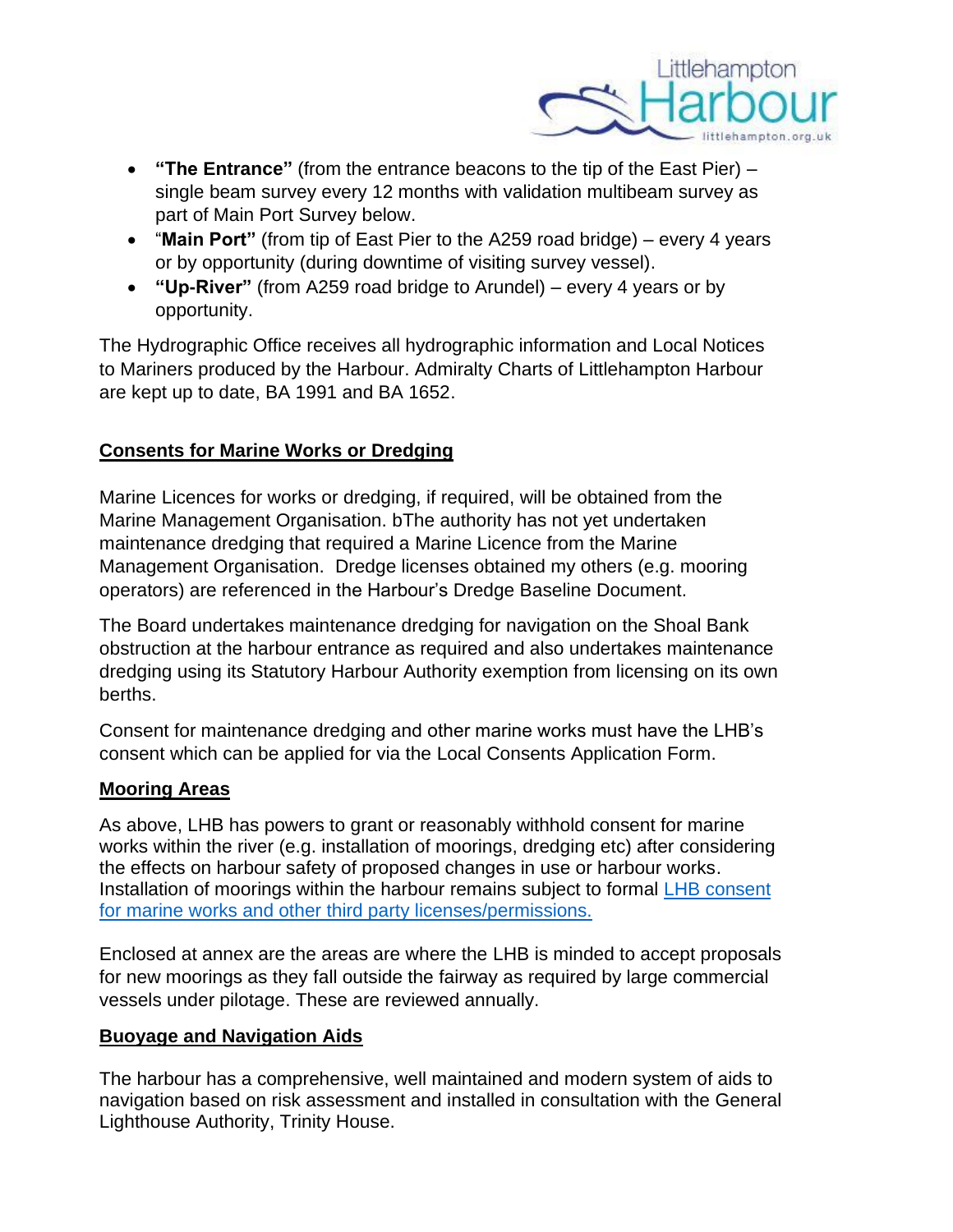

LHB inspects navigation marks under its jurisdiction in accordance with availability criteria laid down by the General Lighthouse Authority and effects maintenance and repairs as necessary. The alteration of existing marks and establishment of new marks is kept under review by LHB.

As Local Lighthouse Authority LHB communicates its requirements and the requirements of Trinity House to other bodies with responsibilities for maintenance of navigation marks in the harbour.

Aids to navigation under its jurisdiction are variously maintained by Littlehampton Harbour Board, West Sussex County Council, Littlehampton Yacht Club, Arun Yacht Club and Southern Water.

#### **Anchorages**

The LHB has authority under the 1847 Act and 2015 HRO to regulate anchoring, should that be necessary. With the exception of the areas either side of the harbour entrance and north of the A259 road bridge, anchoring is not permitted within the harbour. The anchorage for large vessels awaiting high water and/or a pilot is marked on chart BA1652.

#### **Prevailing Conditions**

LHB will consider the effect of weather on harbour safety and promulgate warnings as required. Live and forecast weather data for is available online via the website along with links to a number of remote local monitoring stations for prevailing wind and wave conditions locally and to forecasts. A printed weather forecast is displayed at the Harbour Office in-season along with tidal curves. Tide times are provided throughout the year. The Arun District Council Foreshore Office by the coastguard tower also displays weather forecasts and tidal predictions.

Further information is available on request from the Harbour Office and information is readily available on the website.

O'Collage

Mr Richard O'Callaghan (Chair) Littlehampton Harbour Board

Signed 21 February 2022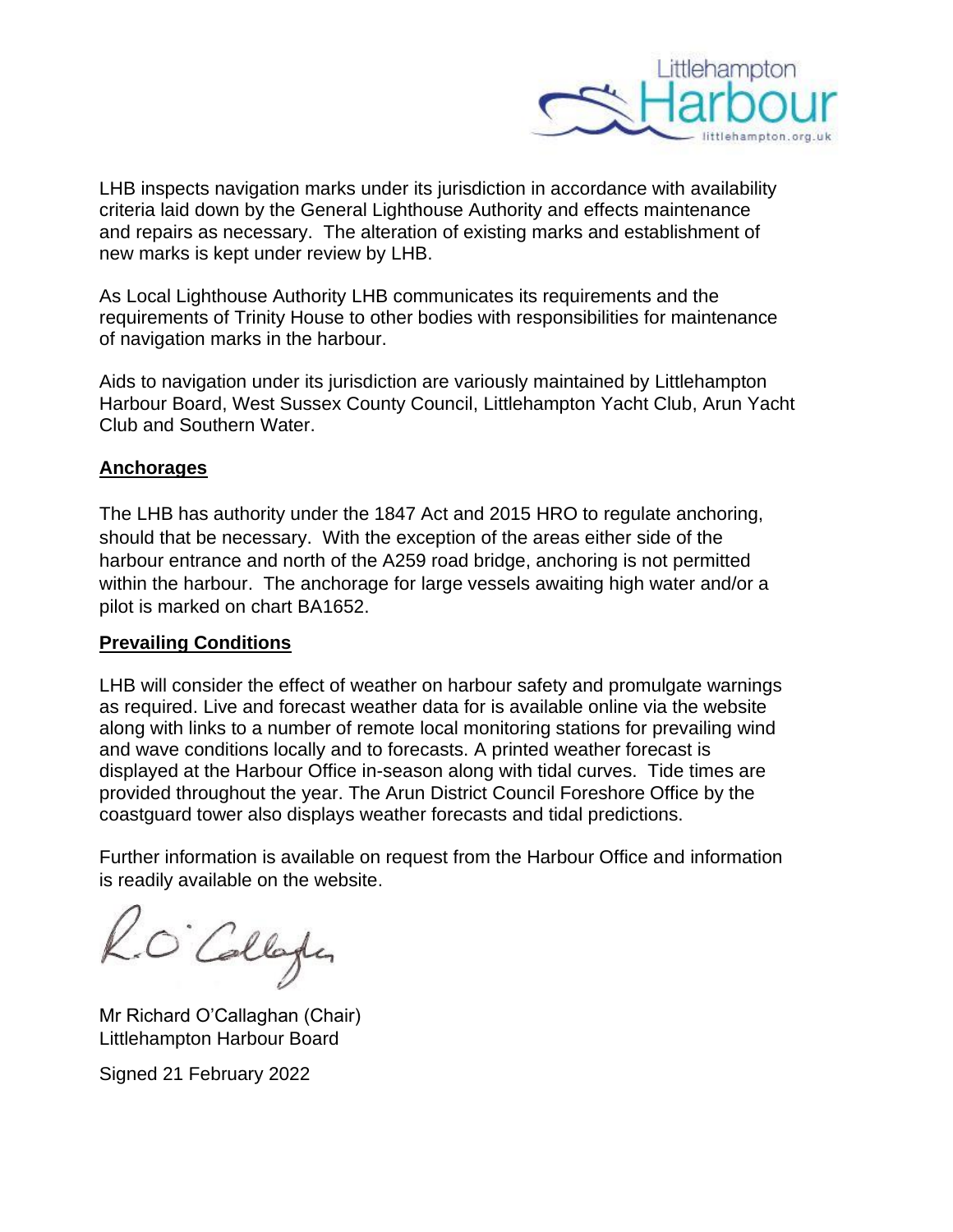

**BACKBLAN** an < 

**Littlehampton Marina and Horse Head:**

**Workshop, Arun View PH, River Road, Britannia Quay and Mariner's Quay Timber Docks/Osbornes/Boatyard and Ballast Wharf:**